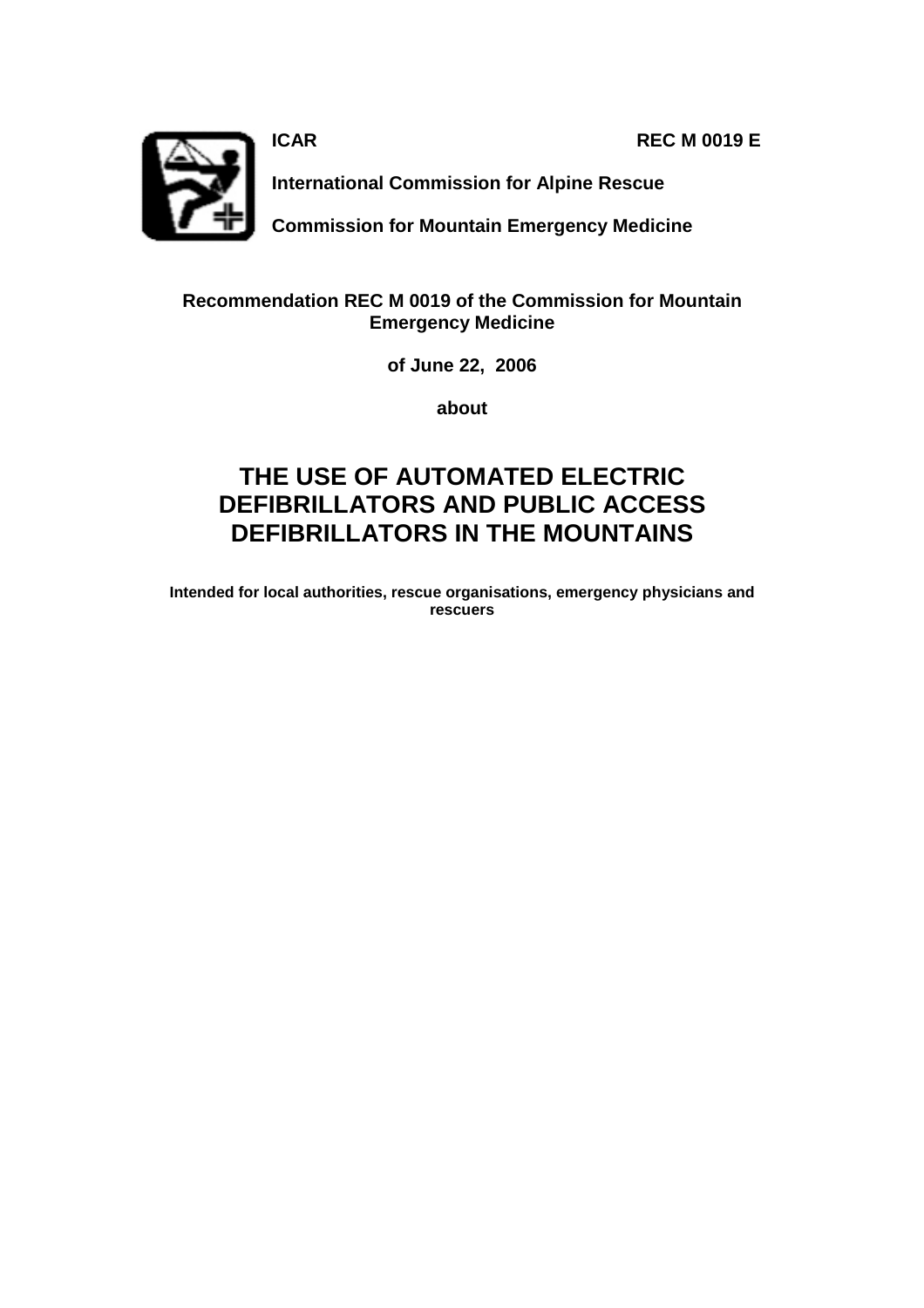## Guidelines number 019 **The USE OF automated electric defibrillators AND PUBLIC ACCESS DEFIBRILLATORS in THE MountainS**  *OFFICIAL GUIDELINES OF THE INTERNATIONAL COMMISSION FOR MOUNTAIN EMERGENCY MEDICINE ICAR MEDCOM*

#### **Intended for local authorities, rescue organisations, emergency physicians and rescuers**

Fidel Elsensohn<sup>1\*</sup>, MD; Giancelso Agazzi<sup>2</sup>, MD; David Syme<sup>3</sup>, MD; Michael Swangard<sup>4</sup>, MD; Gianluca Facchetti<sup>5</sup>, MD; Hermann Brugger<sup>6</sup>, MD

<sup>1</sup> Austrian Mountain Rescue Service, Schloesslestrasse 36, A-6832 Roethis, Austria.

 $^2$  Italian Alpine Club, Medical Commission, Via Roma 29A, I-4020 Colzate, Italy.

<sup>3</sup> Mountain Rescue Council of Scotland, Loch Tay Cottage, FK 21 8 UH Killin, Scotland.

4 Canadian Ski Patrol System, 7667 Strachan Street, V2V3L2 Mission B.C., Canada.

5 Italian Mountain Rescue Service, Corso da Tebrafia 3, I-67068 Scurcola Marsicana, Italy.

<sup>6</sup> Mountain Rescue Service provided by the South Tyrolean Alpine Association, President of the International Commission for Mountain Emergency Medicine, Europastrasse 17, I-39031 Bruneck, Italy.

This article reflects the consensus of opinion of the International Commission for Mountain Emergency Medicine ICAR MEDCOM, which has full responsibility for the content *\* Corresponding author: Fidel Elsensohn MD, Austrian Mountain Rescue Service, (email: fidel.elsensohn@aon.at )*

In this article we propose guidelines for rational use of automated external defibrillators and public access defibrillators in the mountains. In cases of ventricular fibrillation and pulseless ventricular tachycardia, early defibrillation is the most effective therapy. Easy access to mountainous areas permits visitation by persons with high risks for sudden cardiac death, and medical trials show the benefit of exercising in moderate altitude. The introduction of public access defibrillators in popular areas in the mountains may lead to a reduction of fatal outcome of cardiac arrest. Public access defibrillators should be placed with priority in popular ski areas, in busy mountain huts and restaurants, at mass-participation events and in remote but often-visited locations that d not have medical coverage. Automated external defibrillators should be available to first responder groups in mountain-rescue teams. It is important, that people know how to perform cardiopulmonary resuscitation and how to use public access defibrillators and automated external defibrillators.

*Key-words:* automated external defibrillator, emergency medical system, cardiopulmonary resuscitation, mountain rescue, public access defibrillator

## **Introduction**

The automated external defibrillator (AED) is a medical heart monitor and defibrillator capable of recognizing the presence or absence of ventricular fibrillation (VF) or rapid ventricular tachycardia and determining, without intervention by an operator, whether defibrillation should be performed. If it determines that defibrillation should be performed, it automatically charges and

requests delivery of an electrical impulse to an individual's heart.

The public access defibrillator (PAD) is designed to be used by anyone without medical

training. It gives verbal advice on how to apply the pads and start the automated electric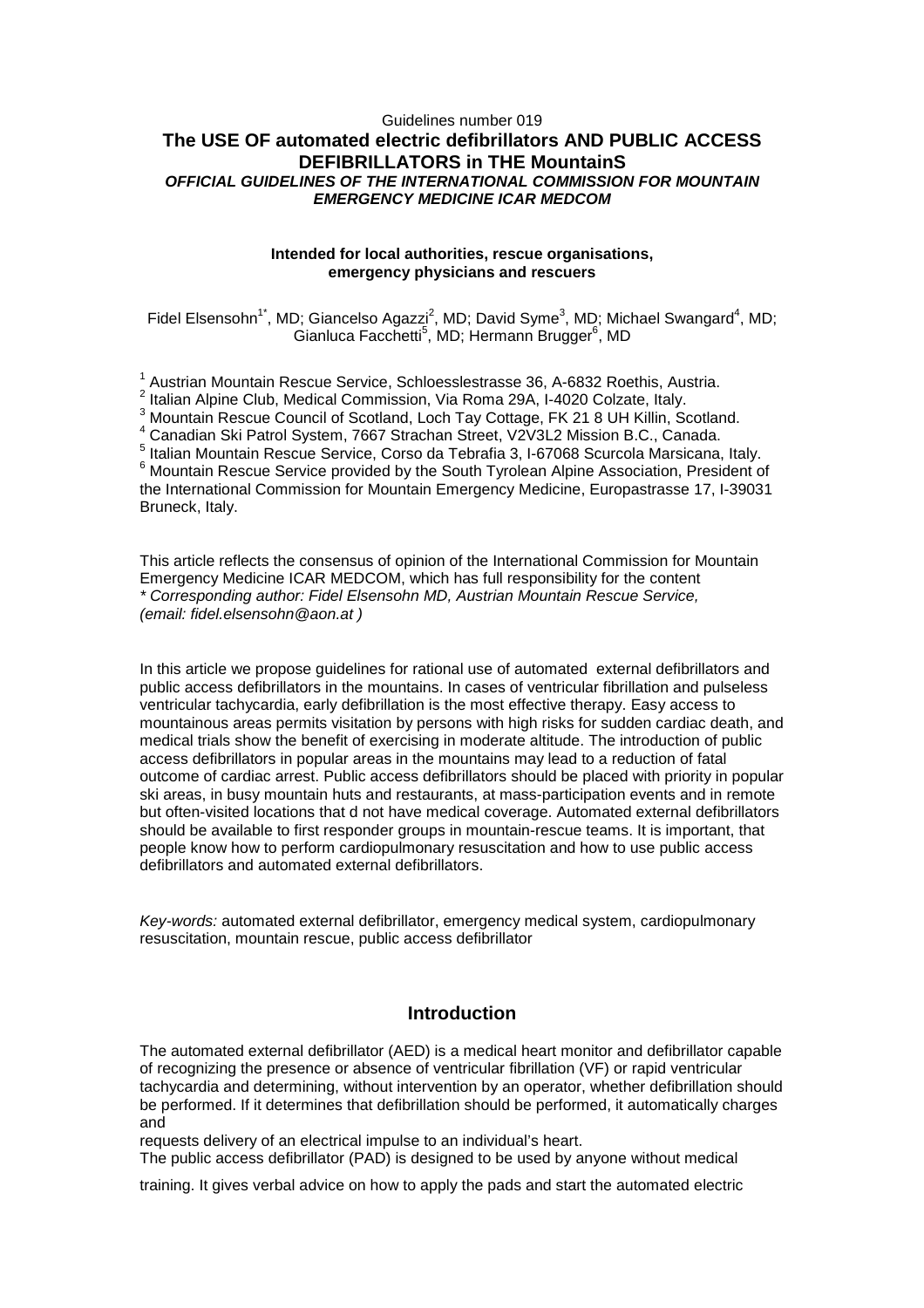shock procedure and also helps the first responder perform cardiopulmonary resuscitation

(CPR) by audible instruction after or instead of shock advisement.

Eighty percent of sudden cardiac deaths are caused by VF,<sup>1</sup> and every minute of delay Eighty persont of statement strategies are success of defibrillation by  $10\%$ .<sup>2,3</sup> Thus, the time to the first attempt at defibrillation is the most important factor in survival of potential victims of sudden cardiac death.<sup>2,3</sup> Cardiopulmonary resuscitation combined with early defibrillation represents the best therapy available for VF.<sup>2,3</sup> Presently, over 75% of persons who experience cardiac arrests in urban areas do not receive adequate care.<sup>4,5</sup> Because of logistic and local reasons, this percentage may be even higher in the mountains; therefore the numbers of successful outcomes may be lower.6-8 Many mountain huts and restaurants are readily accessible by lifts and trail-routes and thus bring a significant number of high risk people to mountainous areas. There is an increasing trend to advise and encourage people with medical conditions such as hypertension, other cardiac problems and diabetes to hike and exercise in mountainous areas resulting in a increasing number of people at risk.<sup>9</sup> Cardiac arrest is the second most common cause of death in the mountains.<sup>10</sup> A person's risk of cardiac arrest in the mountains increases over the age of 40, and vigorous exercise, dehydration, and hypoxia at higher altitude combined with medical problems may increase this risk.<sup>7</sup> Also, there are increasing number of persons at risk of sudden cardiac death performing winter sports and attending mass events.<sup>8,11</sup> Although CPR remains the fundamental aspect of resuscitation,<sup>2,3</sup> the use of automated external defibrillation is an effective therapy of VF and pulseless ventricular tachycardia and is the first step in resuscitation by laymen on individuals over the age of 8 years.<sup>2,3,12</sup> Public access defibrillators have been shown effective in urban areas, but early defibrillation should also be feasible in the mountains.

The AEDs and PADs are simple to use and do not require any more medical knowledge than CPR.<sup>2,3</sup> Therefore, as shown by a number of successful resuscitations, the introduction of PADs in busy mountainous areas is recommended.

### **Recommendations for the Use of AEDs in the Mountains**

Ideally a PAD or AED should be available wherever a cardiac arrest occurs. In practice, PADs should first be placed in:

- Areas of highest probability of use, such as popular ski areas $6,8,11$
- Highly frequented mountain huts and larger restaurants in the mountains
- Remote and highly frequented locations without medical coverage
- Mass-participation events in the mountains

Automated external defibrillators should be used by first-responder groups, according to International Liaison Committee on Resuscitation guidelines.<sup>2,3</sup> Moreover, mountain-rescue teams should be equipped with AEDs.

#### **Requirements for the Introduction of PADs in the Mountains.**

The introduction and use of PADs in the mountains aims to reduce the frequency of cardiac deaths.<sup>6,10</sup> Knowledge of and ability to perform CPR as well as knowledge of the use of a PAD are essential to improve the outcome of resuscitation.<sup>1,13,14</sup> Frequent practice of both CPR and

PAD use leads to a higher resuscitation success rate. $2,3$  It is important that the general population know the availability, location, and use of PADs, and they should be encouraged in CPR and PAD training. Consideration should be given to the use of a single model of defibrillator within a local region.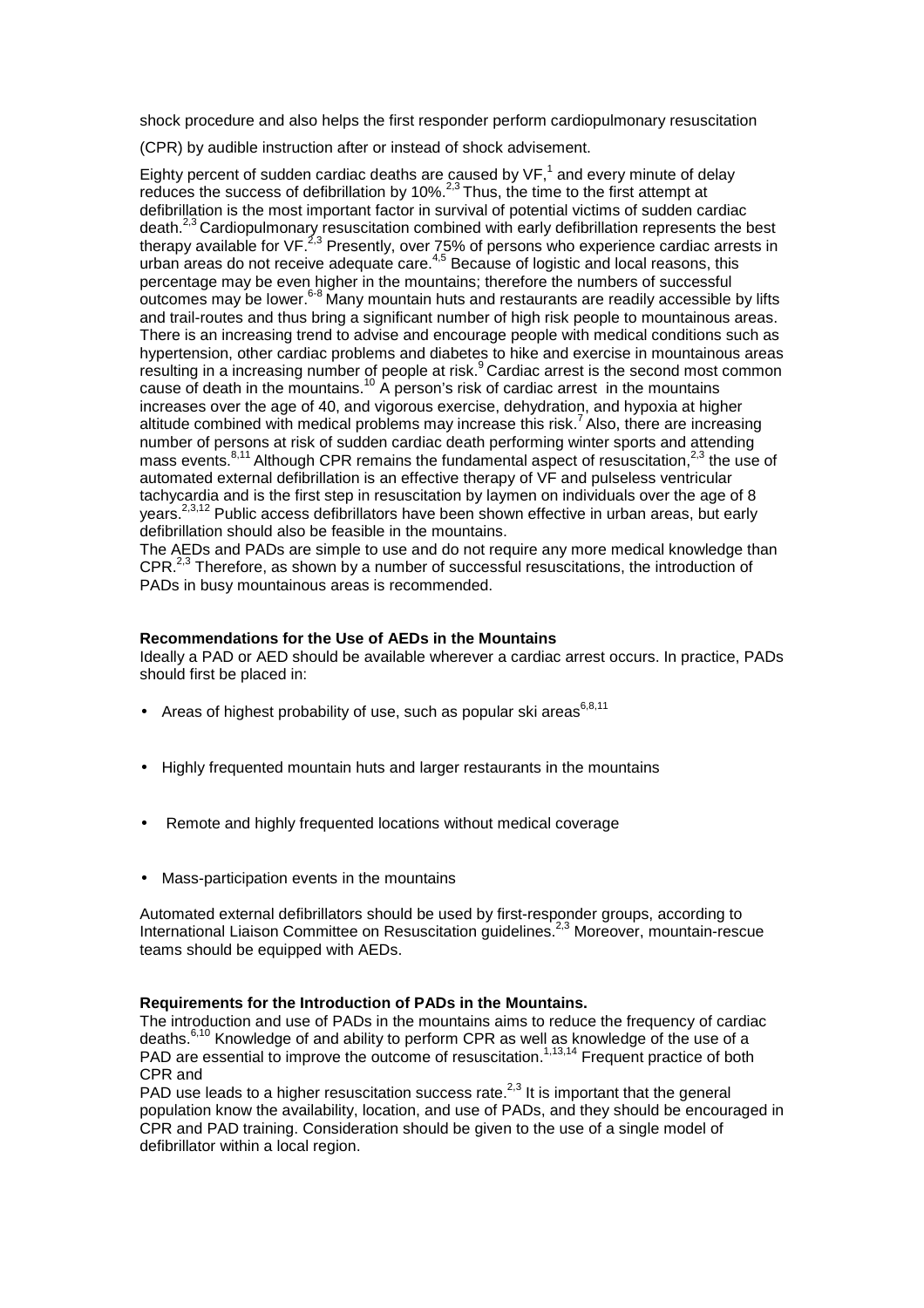### **Reasons for the Use of AEDs in Mountain Rescue.**

In particular situations, an AED is the device of choice for the advanced medical-care provider, such as rescue teams, because it may provide monitoring ability allowing additional treatment in contrast to a PAD.<sup>7,15</sup> Even though the majority of casualties in mountain rescue are caused by trauma, rescue teams are facing an increasing number of cases of VF and pulseless ventricular tachycardia where an AED is the treatment of choice.<sup>1</sup>

#### **Technical Considerations**

The storage location must meet the minimal environmental requirements set by the manufacturer. When an AED is selected, one must consider particular requirements:

• Automated external defibrillators should apply a biphasic waveform for lower energy, less

battery power, less weight, 16 less damage to the myocardium,  $17$  and lower side energy to

helpers who unintentionally touch the patient during shock.<sup>18</sup>

- The display should be easily readable in bright sunshine.
- The device must work at freezing temperatures and wet conditions. This includes the adhesion of pads.
- The weight should be as low as possible.
- In organized mountain rescue, an AED should have a monitor and the possibility of attachment of a pulse oximetry device, for rescue teams may be accompanied by a physician or trained paramedic with ALS competence. However, it should be noted that blood centralization and hypothermia can result in falsely low pulse oximetry values.

#### **Acknowledgments**

These recommendations have been discussed and approved at the ICAR-MEDCOM meetings 2003 in Erjav- ceva Hut, Slovenia, and Coylumbridge, Scotland, by the following members: Borislav Aleraj (CR), Jeff Boyd(CA), Roberto Buccelli (I), Giovanni Cipolotti (I), Tore Dahlberg (N), Florian Demetz (I), Bruno Durrer (CH), John Ellerton (GB), Pawel Jonek (PL), Sylveriusz Kosinski (PL), Tim Kovacs (USA), Xavier Ledoux (F), Peter Mair (A), Walter Phleps (A), Peter Rheinberger (FL),Günther Sumann (A), Dario Svajda (HR), Iztok Tomazin(SLO), Ken Zafren (USA), Gregoire ZenRuffinen (CH), and Igor Zulian (HR).